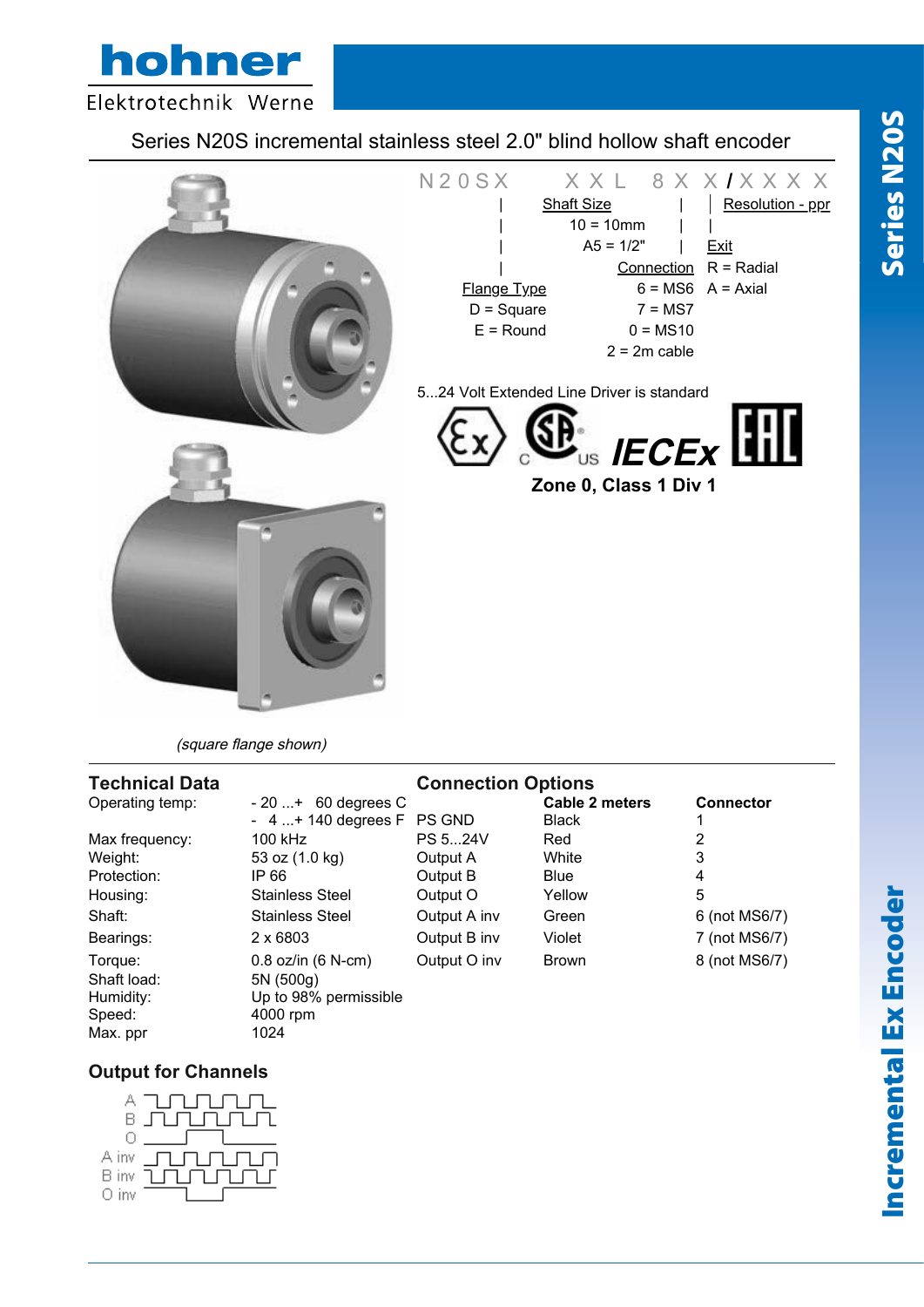



To use the encoder in a hazardous area, **<sup>a</sup> safety barrier or galvanic isolator has to be used**. Our six channel barrier and isolator work with our encoders.

IP 66 ATEX IECEx **CSA** GOST-CU

### **Mounting Instructions**

Clamp encoder to shaft and use torque arm to prevent rotation. Hook up the encoder with the connection as described. Make sure power supply meets specifications